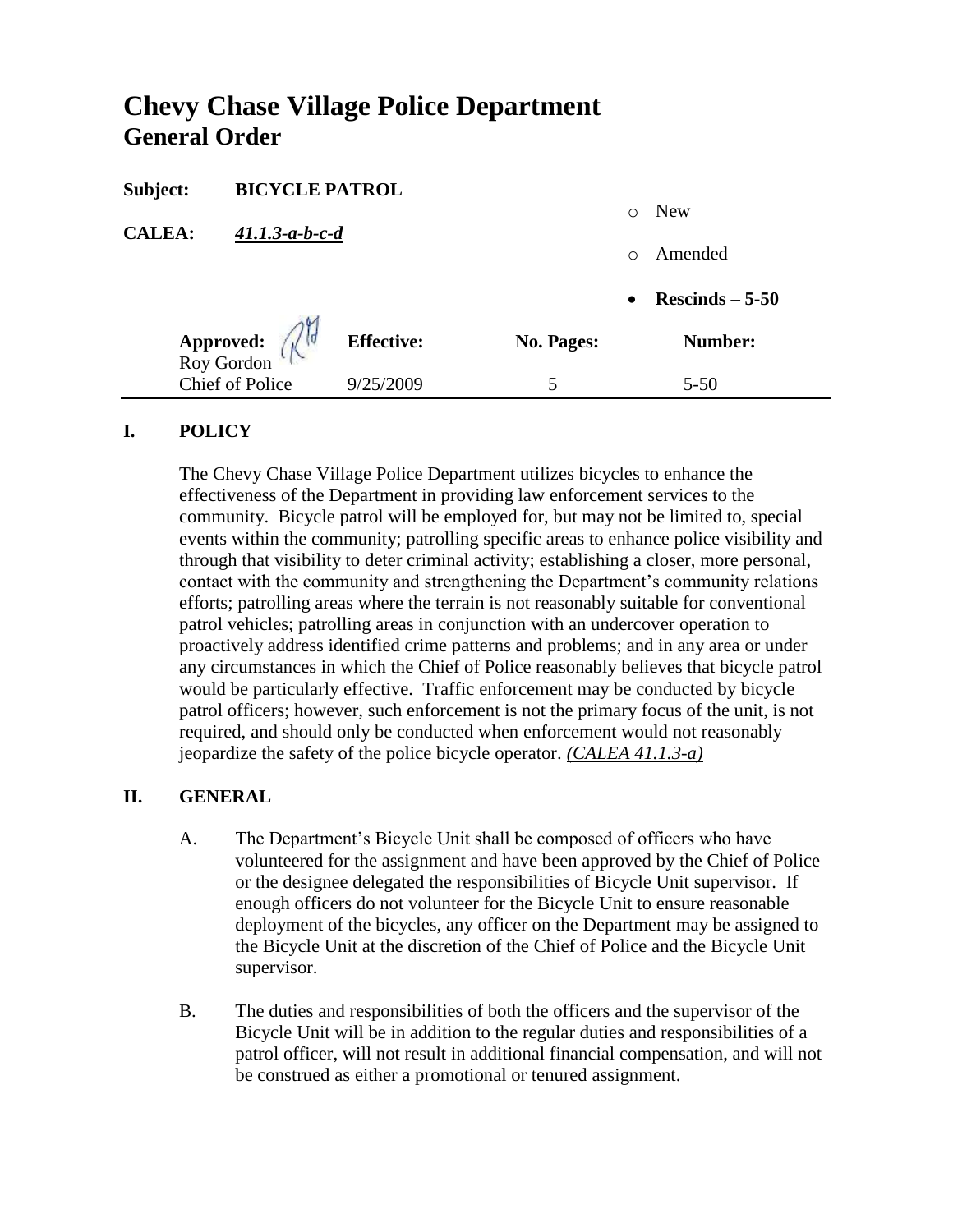- C. Assignment to the Bicycle Unit as either an officer or supervisor shall remain at the discretion of the Chief of Police. *(CALEA 41.1.3-a)*
- D. All officers assigned to the Bicycle Unit, including the supervisor, should complete a Department-approved police bicycle training course prior to riding a bicycle on duty. The police bicycle training course may be conducted by any police agency offering a police bicycle training course approved by the State of Maryland Police and Correctional Training Commission. The officers and supervisor assigned to the Bicycle Unit shall demonstrate, to a certified instructor in police bicycle training, their proficiency and qualifications to ride an on-duty police bicycle. *(CALEA 41.1.3-b)*
- E. Assignments
	- 1. An officer assigned to bicycle patrol usually will not be utilized as a primary unit for response to a call for police service; however, he/she may respond as a secondary, or back-up unit if within reasonable proximity to the call for service and such response is appropriate without jeopardizing the bicycle patrol officer's safety.
	- 2. Another patrol officer, in a marked patrol vehicle, will usually be on duty at any time a bicycle patrol officer is deployed.
	- 3. If only one officer is assigned to a specific patrol shift, absent a "cover" or overlapping patrol shift, that officer will not be deployed as a bicycle patrol officer.
	- 4. In the event that the on-duty patrol officer in a marked police vehicle becomes unavailable for a period of time exceeding that which would be considered reasonable, the bicycle patrol officer, if deployed, shall cease riding the bicycle and resume patrol duties in a marked police vehicle for as long as the on-duty patrol officer remains unavailable.
- F. An individual who is not a member of the Department will not ride a Department police bicycle.

## **III**. **UNIFORMS**

- A. While operating the police bicycle, an officer will be in full bicycle patrol uniform, including bicycle helmet, unless the officer is deployed in an undercover/plainclothes assignment. Bicycle patrol officers will be issued the following:
	- 1. two (2) white uniform short sleeve shirts;
	- 2. one (1) pair of blue uniform shorts;
	- 3. one (1) pair of "Spandex" short riding pants;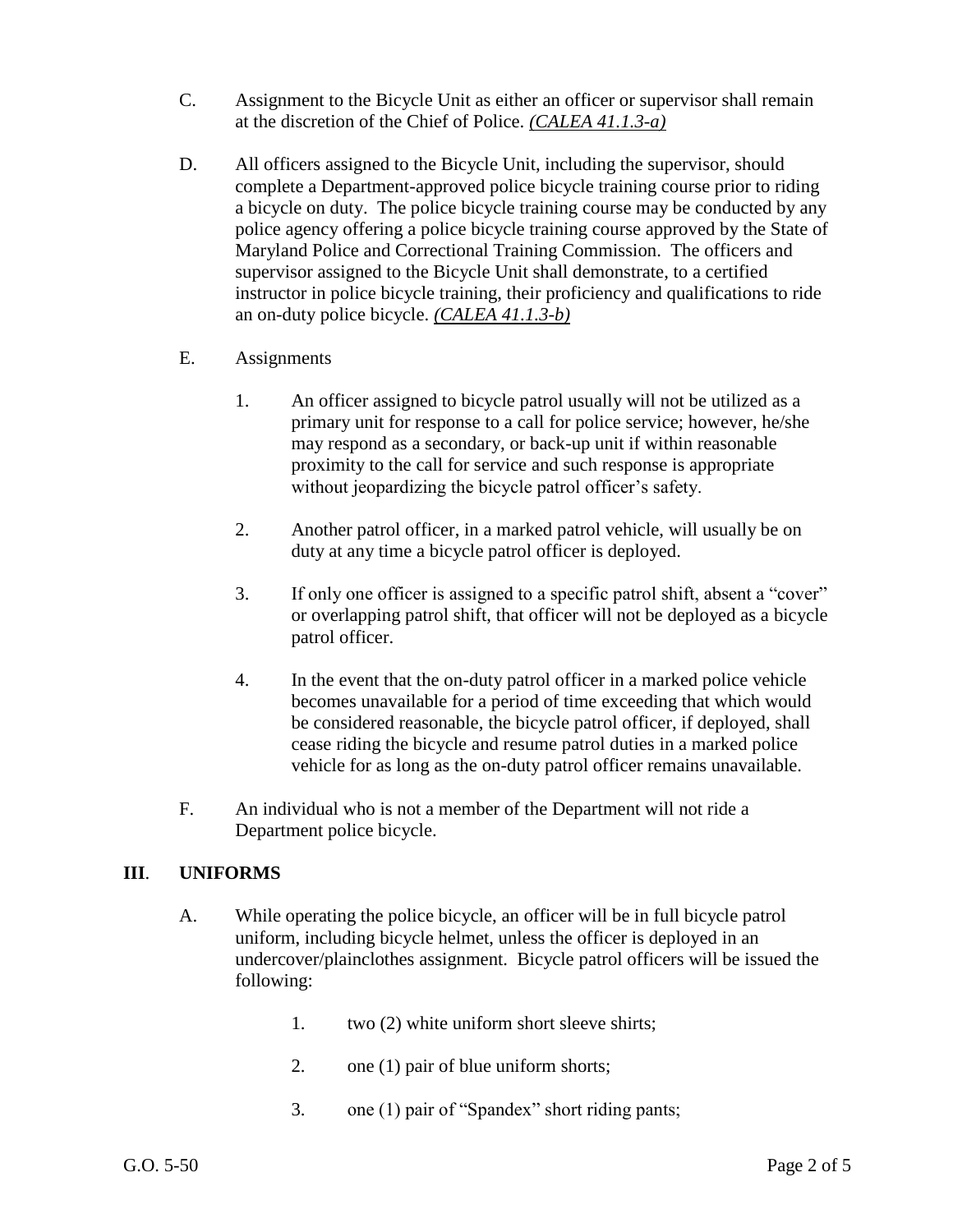- 4. one (1) pair of black BDU long pants;
- 5. one (1) Snell and ANSI approved white bicycle helmet with "POLICE" in clearly visible black lettering;
- 6. one (1) windbreaker;
- 7. one (1) pair of riding gloves;
- 8. one (1) personal water bottle; and
- 9. one (1) pair of clear protective eye wear.
- B. Unless an officer on bicycle patrol is deployed in an undercover/ plainclothes capacity, he/she will wear eye protection at all times when operating the police bicycle. The eye protection may be either shatter resistant personal sunglasses, or the clear protective eye wear issued by the Department.
- C. Footwear for riding the police bicycle is not provided by the Department; therefore, an officer may wear tennis shoes, sneakers, or boots that are comfortable, reasonably appropriate for riding a police bicycle on duty, and black or white in color.
- D. Officers deployed on bicycle patrol may wear the issued nylon duty belt with holster, handcuff case, mace case, and magazine; a similar nylon duty belt, with similar equipment, personally owned by the officer and approved by the Bicycle Unit supervisor; or the issued leather duty belt and equipment.
- E. If an officer deployed on bicycle patrol at the beginning of his/her patrol shift must cease riding the police bicycle for any reason including, but not limited to, weather factors, equipment problems with the bicycle, or the prolonged unavailability of the primary on- duty patrol officer in the marked patrol vehicle, the bicycle patrol officer will wear the required patrol uniform for the balance of his/her patrol shift.

## **IV**. **EQUIPMENT**

- A. Each police bicycle shall be conspicuously marked with clearly visible stickers that identify it as a police bicycle; however, those stickers may be covered and/or made less visible if the police bicycle is being utilized in an undercover/plainclothes capacity.
- B. Unless being utilized in an undercover/plainclothes capacity, the equipment on each police bicycle shall include, but is not limited to: *(CALEA 41.1.3-d)*
	- 1. headlights, taillight, and reflectors, which may not be removed for any reason;
	- 2. all-terrain tires;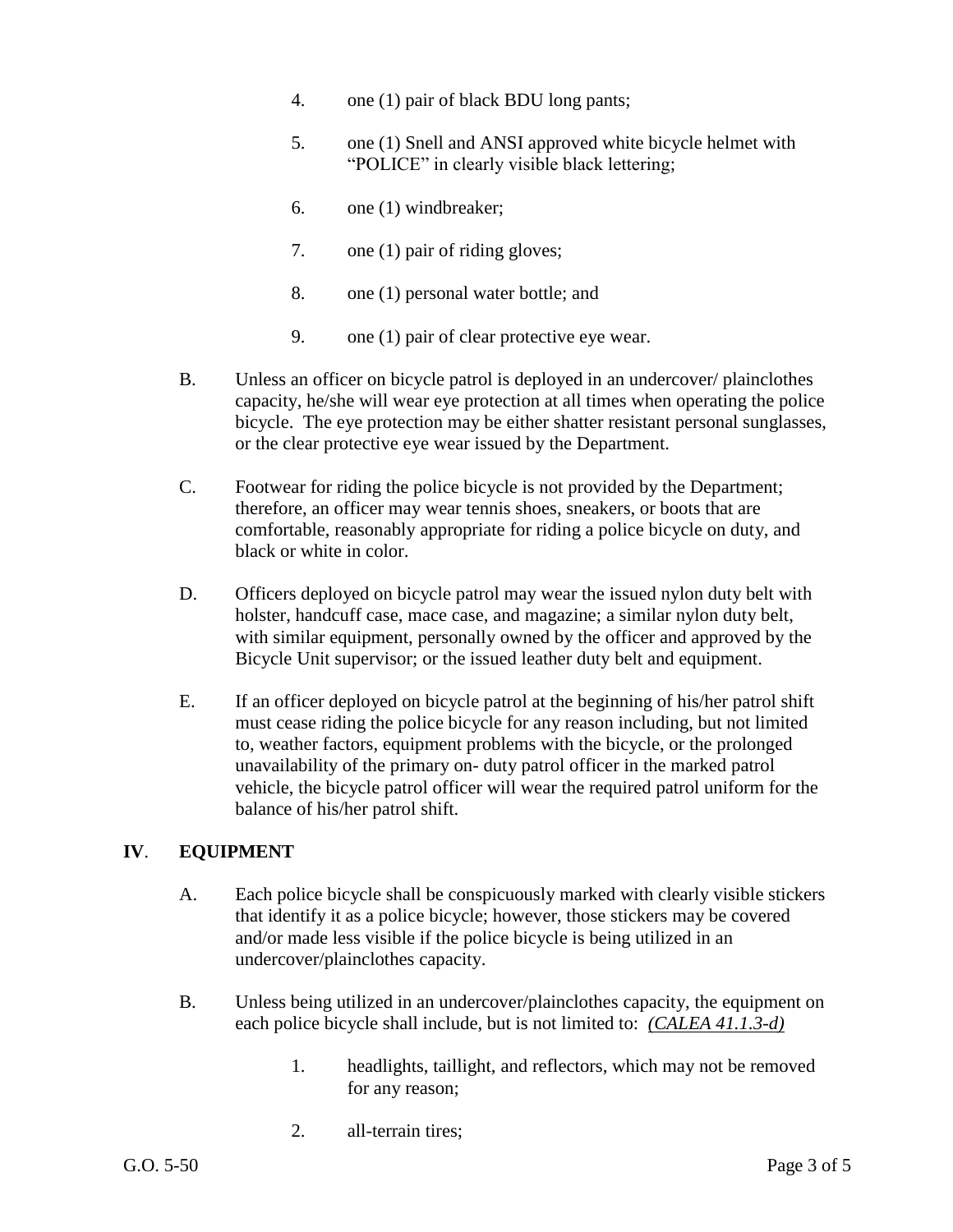- 3. a saddlebag or storage compartment for citation books and forms;
- 4. a battery pack, if the bicycle is being deployed during the hours of darkness;
- 5. one (1) pair of leg irons with which to secure the bicycle when left unattended;
- 6. one (1) cardio-pulmonary resuscitation (CPR) face mask; and
- 7. a warning bell mounted on handle bars.
- C. Additional equipment, previously approved by the Bicycle Unit supervisor, may be carried on the police bicycle by an officer if it does not reasonably interfere with the safe operation of the police bicycle.
- D. It is the responsibility of the officer assigned to a specific police bicycle for a bicycle patrol shift to ensure that all the required equipment is on the police bicycle and is in a condition that would not interfere with, or jeopardize, the safe operation of the police bicycle. *(CALEA 41.1.3-c)*

#### **V**. **MAINTENANCE/REPAIRS**

- A. Before beginning a patrol shift on bicycle patrol duties, an officer shall conduct a general inspection of the condition of his/her assigned police bicycle that shall include, but is not limited to:
	- 1. required equipment;
	- 2. the proper function of both front and rear brakes;
	- 3. the proper inflation (40-80 PSI) of both front and rear tires;
	- 4. the tightness and presence of all spokes on both front and rear tires;
	- 5. the presence of all links in the chain; and
	- 6. any other equipment on, or mechanical condition of, the police bicycle that would reasonably affect its safe operation.
- B. A bicycle determined to be reasonably unsafe by a bicycle patrol officer will not be deployed.
- C. Adjustments or repairs, even of a minor nature, shall not be made to the gear cables, brake cables, or gears of a police bicycle by any officer.